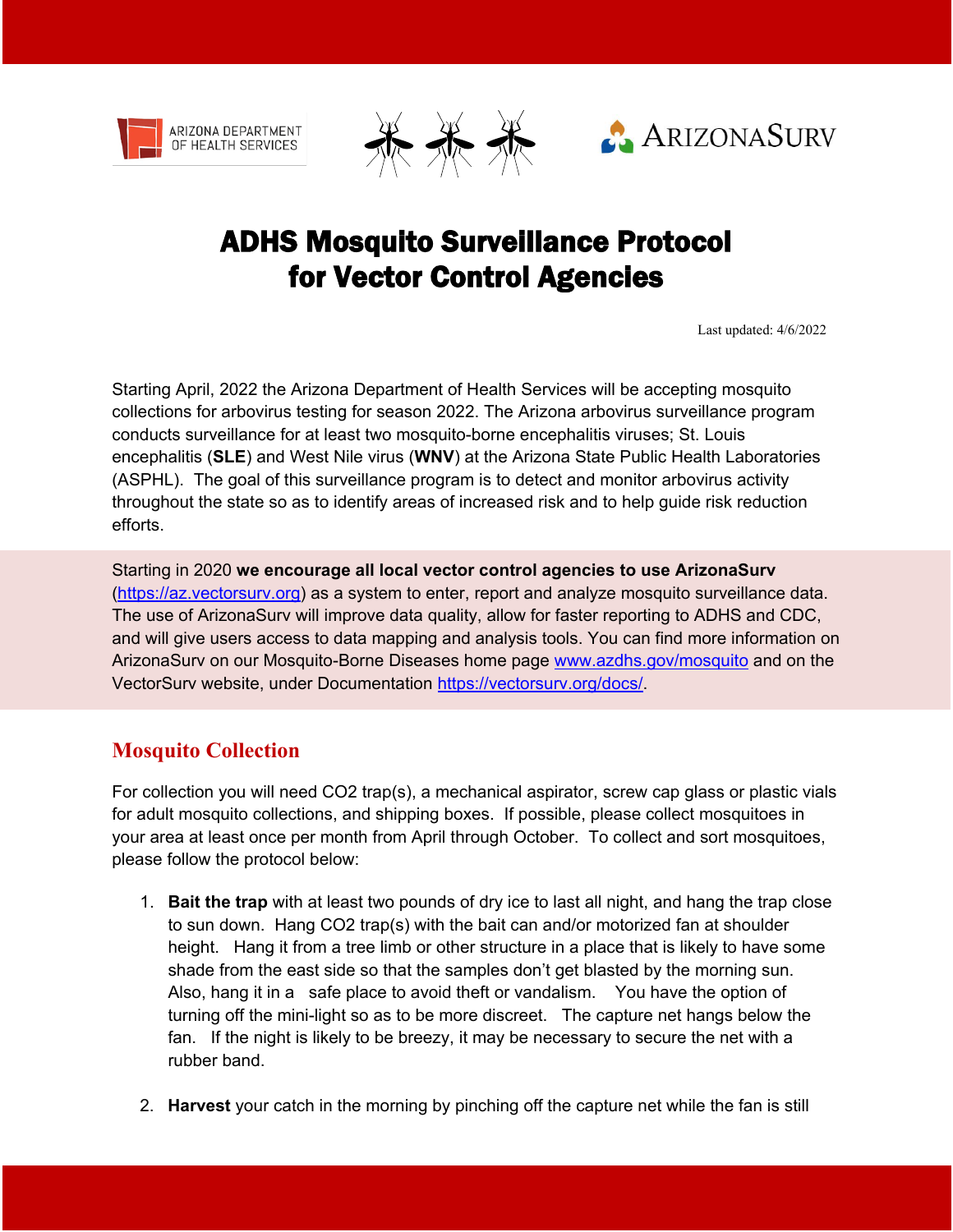running. Keep the mosquitoes cool and shaded until you are ready to process them into vials. When you are ready to process the mosquitoes, **chill the mosquitoes briefly on dry ice** (approximately 30 - 60 seconds) to immobilize them. Then **aspirate** them into the plastic capsule. If the mosquitoes are beginning to move within the capsule, chill them again briefly to immobilize them. Then hold the capsule with the tube over the vial and tap the mosquitoes down the tube into the vial. Please DO NOT over-pack the vials as this will damage the mosquitoes and makes identification difficult. Screw the cap on securely.

- 3. Please send us samples **already sorted by species and identified**, as ADHS has very limited capacity to do so.
- 4. **Label the vial/s** with the following information: Date, Location, species and Collector's Name (you can print the labels from ArizonaSurv, see instructions below). White medical tape works well for labels. Seal the vial(s) inside a plastic bag so as to facilitate easier handling when removing the samples from the shipping box. Pack the vial(s) in a shipping box containing enough dry ice to keep the sample cold all the way to ASPHL. It is important to remember that **preserving mosquitoes in a cold state makes species identification easier and more accurate**. If samples become warm or soggy while in transit to the state lab, the mosquitoes will deteriorate often to the point where species identification is not possible.

### **Submitting Pools for Testing**

We request for the sake of consistency in reporting mosquito trapping data to the state that you use **ArizonaSurv** [\(https://az.vectorsurv.org\)](https://calsurv.us20.list-manage.com/track/click?u=a8013f4a24f7b01bea2ad2434&id=e64462abb2&e=18a417d794). Please enter in the system your trapping sites (under the Sites tab) and pools (under the Arthropod tab).

- 1. To **submit** your pools for testing at ASPHL, go to Arthropod/Pools/Testing/New Submission. Select the pool/s you want to submit and the type of testing (WNV/SLE or chikungunya/dengue/Zika).
- 2. You should also **print pool information** and **labels** to be included with your shipment to ASPHL by clicking on print and labels, respectively, under Arthropod/Pools/Testing/Manage Submission. Find more detailed instructions on <https://vectorsurv.org/docs/arthropod/submission-manage/> and in the ArizonaSurv Guide on our Mosquito-Borne Diseases home page [www.azdhs.gov/mosquito.](http://www.azdhs.gov/mosquito) When ASPHL testing is completed and entered in ArizonaSurv, you will receive an email and the data will be updated in the system under Arthropod/Pools/Testing/Manage Test Results.

If you enter your data in ArizonaSurv, you do **not** need to use the old ADHS [Mosquito Data](https://www.azdhs.gov/documents/preparedness/epidemiology-disease-control/mosquito-borne/mosquito-data-submission.xlsx)